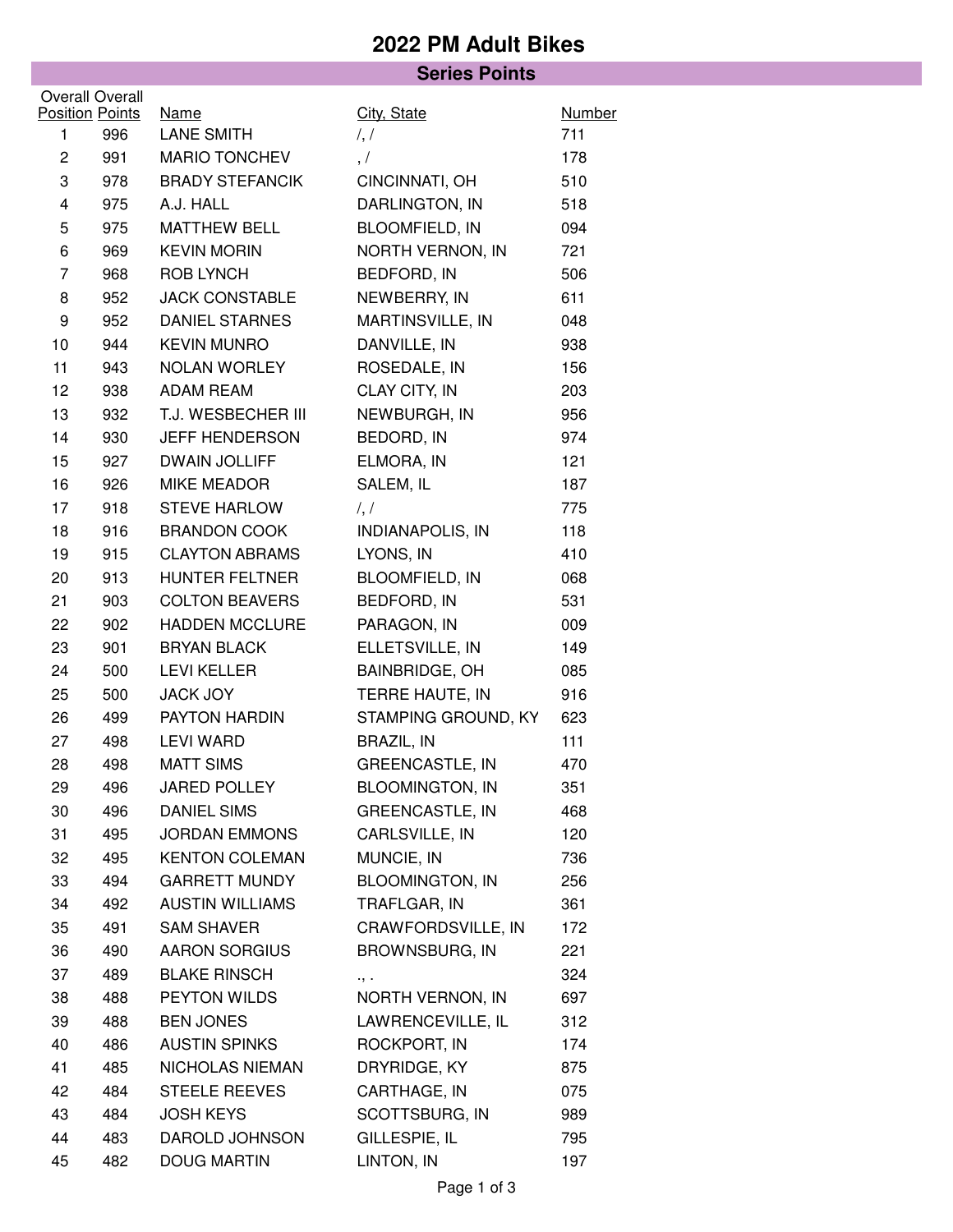## **2022 PM Adult Bikes**

|                        |     | <b>Series Points</b>              |                         |               |  |  |  |
|------------------------|-----|-----------------------------------|-------------------------|---------------|--|--|--|
| <b>Overall Overall</b> |     |                                   |                         |               |  |  |  |
| <b>Position Points</b> |     | <b>Name</b><br>DONNIE HELTERBRAND | City, State             | <b>Number</b> |  |  |  |
| 46                     | 481 |                                   | GOSPORT, IN             | 397           |  |  |  |
| 47                     | 480 | <b>CHANCE MULLINS</b>             | HUNTINGBURG, IN         | 117           |  |  |  |
| 48                     | 480 | LUCAS SOULE                       | MADISON, IN             | 200           |  |  |  |
| 49                     | 479 | <b>CODY BRINSON</b>               | $\frac{1}{2}$           | 083           |  |  |  |
| 50                     | 477 | <b>ALEX KYLE</b>                  | $\frac{1}{2}$           | 521           |  |  |  |
| 51                     | 475 | <b>LUKE BRINKERHOFF</b>           | LADOGA, IN              | 898           |  |  |  |
| 52                     | 473 | <b>JOSH WAUGH</b>                 | COMBBELLSBURG, KY       | 394           |  |  |  |
| 53                     | 472 | <b>MARK SEMPRINO</b>              | FORT WAYNE, IN          | 109           |  |  |  |
| 54                     | 471 | <b>TY TURNER</b>                  | $\frac{1}{2}$           | 722           |  |  |  |
| 55                     | 470 | <b>CARSYN HERALD</b>              | $\frac{1}{2}$           | 022           |  |  |  |
| 56                     | 469 | <b>ANTHONY WAGLER</b>             | $\frac{1}{2}$           | 865           |  |  |  |
| 57                     | 468 | <b>JUSTIN DINIUS</b>              | FORT WAYNE, IN          | 175           |  |  |  |
| 58                     | 467 | ANDREW POWER                      | <b>INDIANAPOLIS, IN</b> | 230           |  |  |  |
| 59                     | 466 | <b>DOUG GRESHAM</b>               |                         | 944           |  |  |  |
| 60                     | 465 | <b>MARK JONES</b>                 |                         | 071           |  |  |  |
| 61                     | 463 | <b>AUSTIN WILLIAMS</b>            | LIZTON, IN              | 640           |  |  |  |
| 62                     | 462 | <b>CHAD BUCKTHAL</b>              | <b>BICKNELL, IN</b>     | 069           |  |  |  |
| 63                     | 461 | <b>SAM PEEK</b>                   | LOOGOOTEE, IN           | 988           |  |  |  |
| 64                     | 458 | <b>CHASE MUNDY</b>                | <b>BAINBRIDGE, IN</b>   | 723           |  |  |  |
| 65                     | 457 | <b>BRETT CHITWOOD</b>             | SOLSBERRY, IN           | 222           |  |  |  |
| 66                     | 456 | <b>TYESON BUSHONG</b>             |                         | 056           |  |  |  |
| 67                     | 455 | ETHAN MAJOR                       | SOLSBERRY, IN           | 212           |  |  |  |
| 68                     | 453 | <b>ROB SURFACE</b>                | GREENWOOD, IN           | 006           |  |  |  |
| 69                     | 451 | ADAM MAYNARD                      | COATSVILLE, IN          | 268           |  |  |  |
| 70                     | 448 | <b>BRYAN RIDGE</b>                | WILLIAMSON, IN          | 704           |  |  |  |
| 71                     | 447 | <b>BRAD STEFANCIK</b>             | LINTON, IN              | 082           |  |  |  |
| 72                     | 445 | MICHAEL DEHART                    | $\frac{1}{2}$           | 878           |  |  |  |
| 73                     | 444 | <b>JONAH KENNARD</b>              | INDPLS, IN              | 689           |  |  |  |
| 74                     | 441 | <b>MIKE BRUCE</b>                 | SOLSBERRY, IN           | 037           |  |  |  |
| 75                     | 440 | <b>JAMES MELTON</b>               | BEDFORD, IN             | 586           |  |  |  |
| 76                     | 439 | <b>ERIC VOIGHT</b>                | PLAINFIELD, IN          | 562           |  |  |  |
| 77                     | 438 | <b>DYLAN BOYD</b>                 | AVON, IN                | 811           |  |  |  |
| 78                     | 437 | <b>JOE KERR</b>                   | ELLETSVILLE, IN         | 088           |  |  |  |
| 79                     | 435 | <b>CRAIG VOIGHT</b>               | MOORESVILLE, IN         | 344           |  |  |  |
| 80                     | 434 | <b>JOSH WILFONG</b>               | AVON, IN                | 608           |  |  |  |
| 81                     | 433 | NICHOLAS LOWE                     |                         | 138           |  |  |  |
| 82                     | 432 | PHIL WILLIAMS                     | <b>VINCENNES, IN</b>    | 760           |  |  |  |
| 83                     | 431 | <b>ALEX JONES</b>                 | SHELBURN, IN            | 216           |  |  |  |
| 84                     | 429 | MAXWELL RANDOLPH                  | TERRE HAUTE, IN         | 007           |  |  |  |
| 85                     | 427 | <b>JACOB RICE</b>                 | CRAWFORDSVILLE, IN      | 466           |  |  |  |
| 86                     | 426 | <b>GREG CHAPPELL</b>              | TERRE HAUTE, IN         | 967           |  |  |  |
| 87                     | 425 | <b>JEREMY FRAILEY</b>             | MARSHAL, IL             | 636           |  |  |  |
| 88                     | 424 | <b>DWIGHT DOUGLAS</b>             | <b>BLOOMINGTON, IN</b>  | 314           |  |  |  |
| 89                     | 423 | <b>DERICK SANDERS SR</b>          | MARTINSVILLE, IN        | 279           |  |  |  |
| 90                     | 422 | <b>ZACK STARKEY</b>               | $\frac{1}{2}$           | 177           |  |  |  |